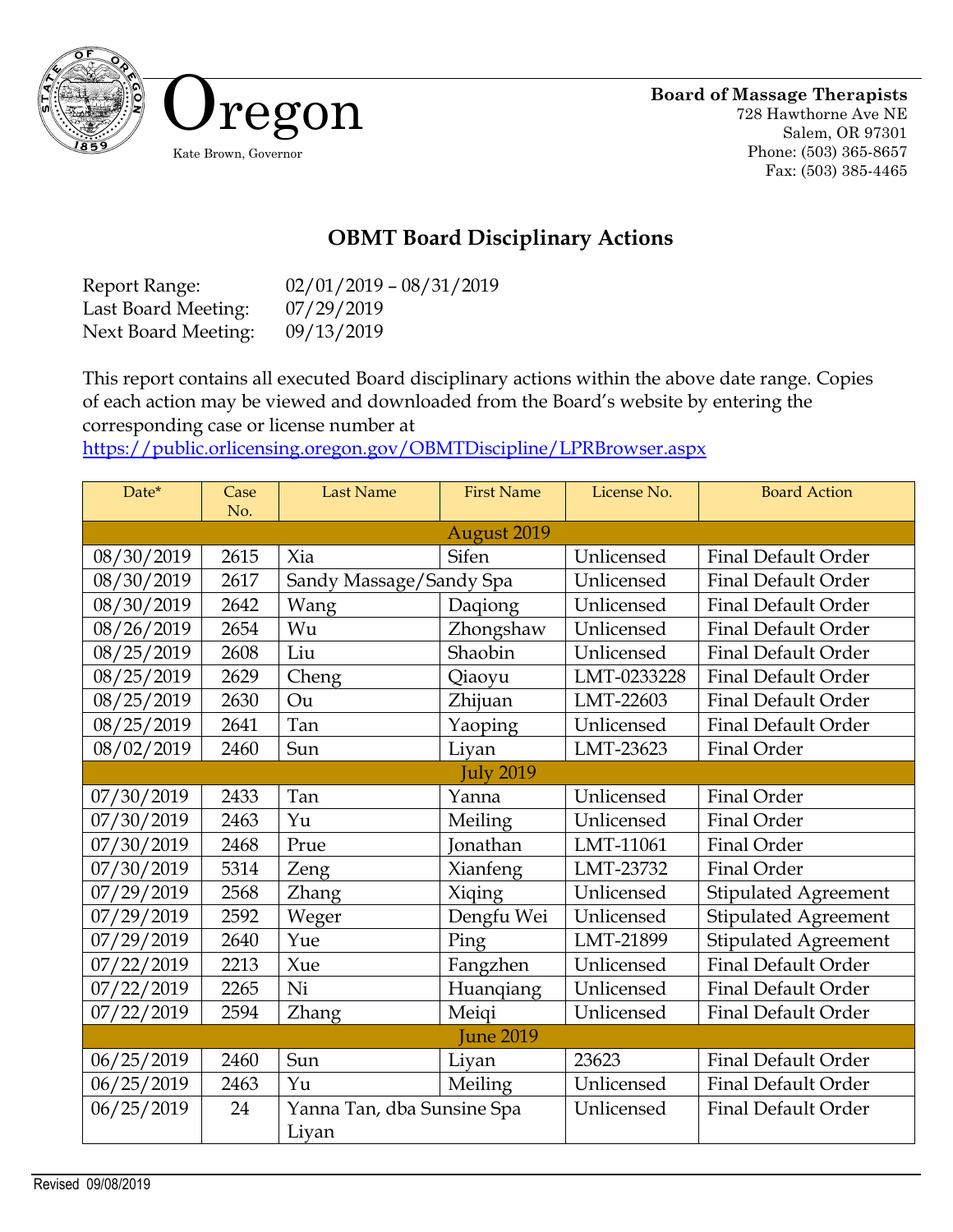| Date*                    | Case<br>No.  | <b>Last Name</b>    | <b>First Name</b>         | License No.         | <b>Board Action</b>                                      |  |  |  |
|--------------------------|--------------|---------------------|---------------------------|---------------------|----------------------------------------------------------|--|--|--|
| 06/23/2019               | 2573         | Li                  | Junzhu                    | 023289              | Final Default Order -                                    |  |  |  |
|                          |              |                     |                           |                     | Revocation                                               |  |  |  |
| 06/22/2019               | 2531         | Zeng                | Xianfeng                  | 23732               | <b>Final Default Order</b>                               |  |  |  |
| 06/15/2019               | 2543         | Zang                | Fenghua                   | Unlicensed          | <b>Final Default Order</b>                               |  |  |  |
| 06/13/2019               | 2560         | Tan                 | Qimei                     | Unlicensed          | Final Order                                              |  |  |  |
| 06/08/2019               | 2540         | Crump               | Jasmin                    | 14337-Lapsed        | Final Default Order -                                    |  |  |  |
|                          |              |                     |                           |                     | <b>Application Denied</b>                                |  |  |  |
| <b>May 2019</b>          |              |                     |                           |                     |                                                          |  |  |  |
| 05/25/2019               | 2515         | Huang               | Andy                      | Unlicensed          | <b>Final Default Order</b>                               |  |  |  |
| 05/21/2019               | 2525         | Richardson          | Cody                      | Applicant           | Final Default Order -                                    |  |  |  |
|                          |              |                     |                           |                     | <b>Application Denied</b>                                |  |  |  |
| 05/20/2019               | 2466         | Han                 | Hongying                  | Unlicensed          | <b>Stipulated Agreement</b>                              |  |  |  |
| 05/13/2019               | 2528         | Wang                | Haixia                    | 20660               | Final Default Order                                      |  |  |  |
| 05/13/2019               | 2557         | Li                  | Airong                    | Unlicensed          | <b>Final Default Order</b>                               |  |  |  |
| 05/13/2019               | 2564         | Qi                  | Xiaodong                  | Unlicensed          | <b>Final Default Order</b>                               |  |  |  |
| 05/13/2019               | 2565         | Tang                | Wei                       | Unlicensed          | <b>Final Default Order</b>                               |  |  |  |
| 05/13/2019               | 2566         | Li                  | Zhentao                   | Unlicensed          | <b>Final Default Order</b>                               |  |  |  |
| 05/13/2019               | 2567         | Fan                 | Zhenjun                   | Unlicensed          | <b>Final Default Order</b>                               |  |  |  |
| 05/13/2019               | 2568         | <b>Zhang</b>        | Xiqing                    | Unlicensed          | <b>Final Default Order</b>                               |  |  |  |
| 05/13/2019               | 2572         | Li                  | Shurong                   | Unlicensed          | Final Order                                              |  |  |  |
| 05/10/2019               | 2528         | Wang                | Haixia<br><b>Zhicheng</b> | 20660<br>Unlicensed | <b>Final Default Order</b><br><b>Final Default Order</b> |  |  |  |
| 05/03/2019               | 2581         | Liu                 |                           |                     |                                                          |  |  |  |
|                          |              |                     |                           |                     |                                                          |  |  |  |
|                          |              |                     | April 2019                |                     |                                                          |  |  |  |
| 04/23/2019               | 2554         | Lu                  | Tingting                  | Unlicensed          | <b>Final Default Order</b>                               |  |  |  |
| 04/23/2019               | 2573         | Li                  | Junzhu                    | 023289              | Final Default Order -                                    |  |  |  |
|                          |              |                     |                           |                     | Revocation                                               |  |  |  |
| 04/22/2019               | 2520         | Payne               | Kimberly                  | 8152 - Lapsed       | Final Default Order                                      |  |  |  |
| 04/22/2019               | 2530<br>2487 | Fang                | Yuan<br>Donna             | Unlicensed<br>14368 | Final Default Order<br><b>Final Default Order</b>        |  |  |  |
| 04/21/2019<br>04/08/2019 | 2500         | Langford            | Yaping                    | 023503              | Final Default Order -                                    |  |  |  |
|                          |              | Zhang               |                           |                     | <b>Application Denied</b>                                |  |  |  |
| 04/05/2019               | 2492         | Fan                 | Jie                       | Applicant           | Final Default Order -                                    |  |  |  |
|                          |              |                     |                           |                     | <b>Application Denied</b>                                |  |  |  |
|                          |              |                     | March 2019                |                     |                                                          |  |  |  |
| 03/18/2019               | 2437         | Hart                | Jon                       | 3831                | <b>Stipulated Agreement</b>                              |  |  |  |
| 03/18/2019               | 2465         | <b>Steinberg</b>    | Jessica                   | 22343               | <b>Stipulated Agreement</b>                              |  |  |  |
| 03/18/2019               | 2477         | Swanger             | Ann                       | 13472               | <b>Stipulated Agreement</b>                              |  |  |  |
| 03/18/2019               | 2478         | Agre                | Lucinda                   | 4006                | <b>Stipulated Agreement</b>                              |  |  |  |
| 03/18/2019               | 2479         | Kolenski            | Lorraine                  | 5650                | <b>Voluntary Surrender</b>                               |  |  |  |
| 03/18/2019               | 2485         | Lemon Tea Massage   |                           | 24206               | <b>Stipulated Agreement</b>                              |  |  |  |
| 03/18/2019               | 2533         | Torres              | Yuqing                    | Unlicensed          | <b>Stipulated Agreement</b>                              |  |  |  |
| 03/18/2019               | 2552         | <b>Broeker</b>      | Wei                       | 24542               | <b>Stipulated Agreement</b>                              |  |  |  |
| 03/18/2019               | 2553         | Li                  | Juan                      | Unlicensed          | <b>Stipulated Agreement</b>                              |  |  |  |
| 03/15/2019<br>03/11/2019 | 2616<br>2390 | Kirkpatrick<br>Yelk | Erik<br>Amy               | 21000               | Voluntary Surrender                                      |  |  |  |